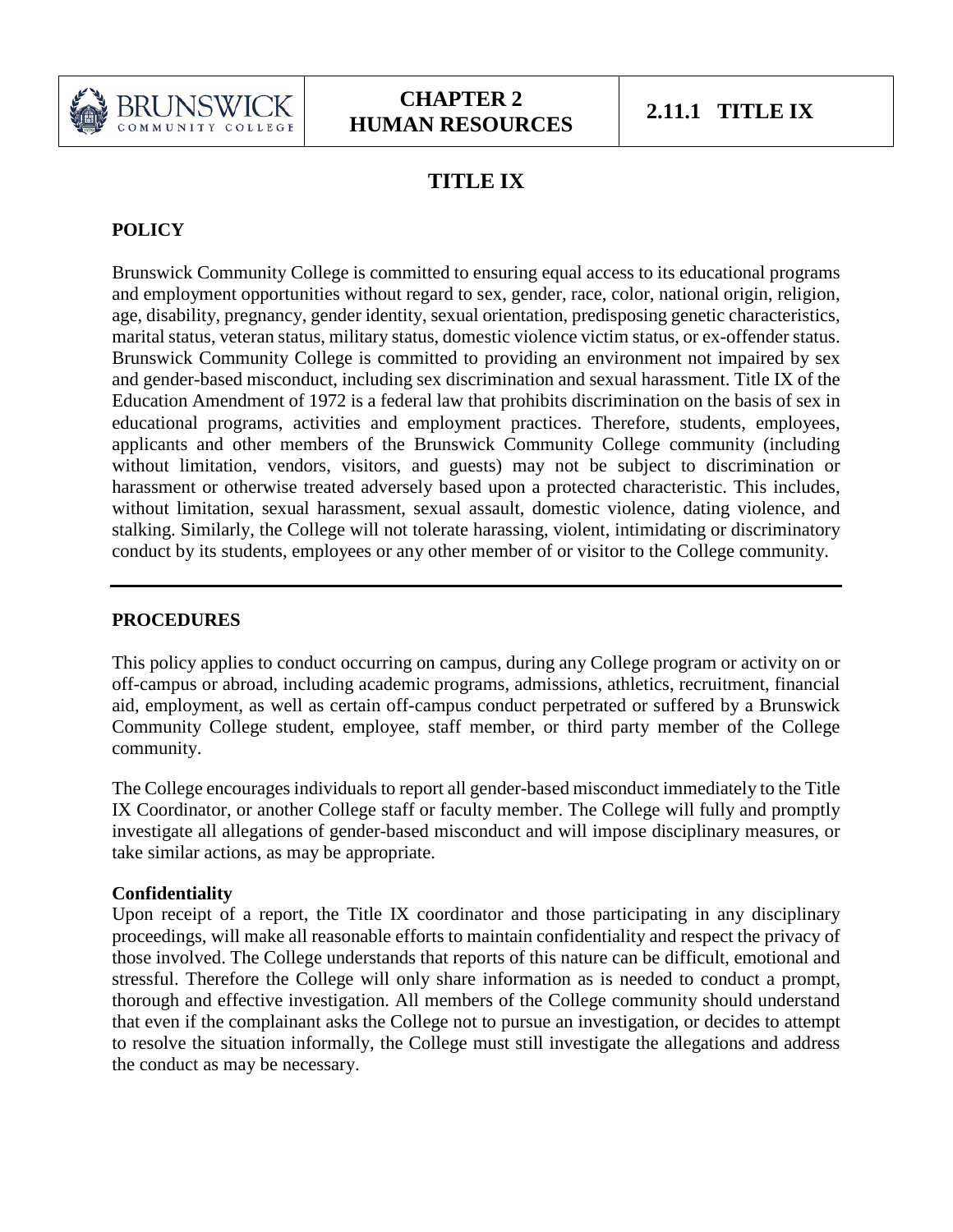

### **DEFINITIONS**

**Sexual harassment** is a type of sex discrimination and is prohibited by Title IX and by Brunswick Community College policy. Sexual harassment may include unwelcome sexual advances, requests to engage in sexual conduct or for sexual favors, and other behavior of a sexual nature where:

- Submission to such conduct is made either explicitly or implicitly a term or condition of an individual's education or employment;
- Submission to or rejection of such conduct by an individual is used as the basis for academic or employment decisions affecting the individual; and/or
- Such conduct has the purpose or effect of substantially interfering with an individual's academic or work performance, or of creating an intimidating, hostile or demeaning educational or employment environment.

Sexual harassment can be verbal, visual or physical and can occur regardless of the relationship, position, gender, or sexual orientation of the parties involved. It can be overt (e.g., in a suggestion that a person can get a higher grade by submitting to sexual advances), or implied from conduct or circumstances.

Sexual harassment can also consist of unwelcome attempts to make an educational or professional relationship into a personal one. It may include severe, persistent and pervasive unwelcome sexual flirtation or inappropriate or derogatory language, including jokes involving individuals or classes of people, or persistent requests for dates. A single incident or few incidents may not necessarily amount to harassment, but a single extreme incident could constitute prohibited discrimination or harassment. Sexual harassment can also include the display of offensive materials, unwelcome physical contact, or serious physical abuse such as sexual assault or rape.

**Sexual Assault** is any non-consensual, intentional physical contact of a sexual nature, such as unwelcome contact with a person's genitals, buttocks or breasts, or any form of sexual intercourse without consent. Rape is a form of sexual assault.

**Forcible sex offense** is defined as any sexual act directed against another person, forcibly and/or against that person's will; or not forcibly or against the person's will where the victim is incapable of giving consent. They include rape, sodomy, sexual assault, and forcible fondling.

**Non-forcible sex** offense includes incest and statutory rape.

**Consent** is voluntary and sober. It requires words or actions that show a voluntary willingness or agreement to engage in a mutually agreed upon sexual activity. Consent is not present when one is incapable of consent, by reason of intoxication or incapacitation due to drugs or alcohol, when subject to coercion or threat of coercion, or subject to force. Consent to conduct does not occur